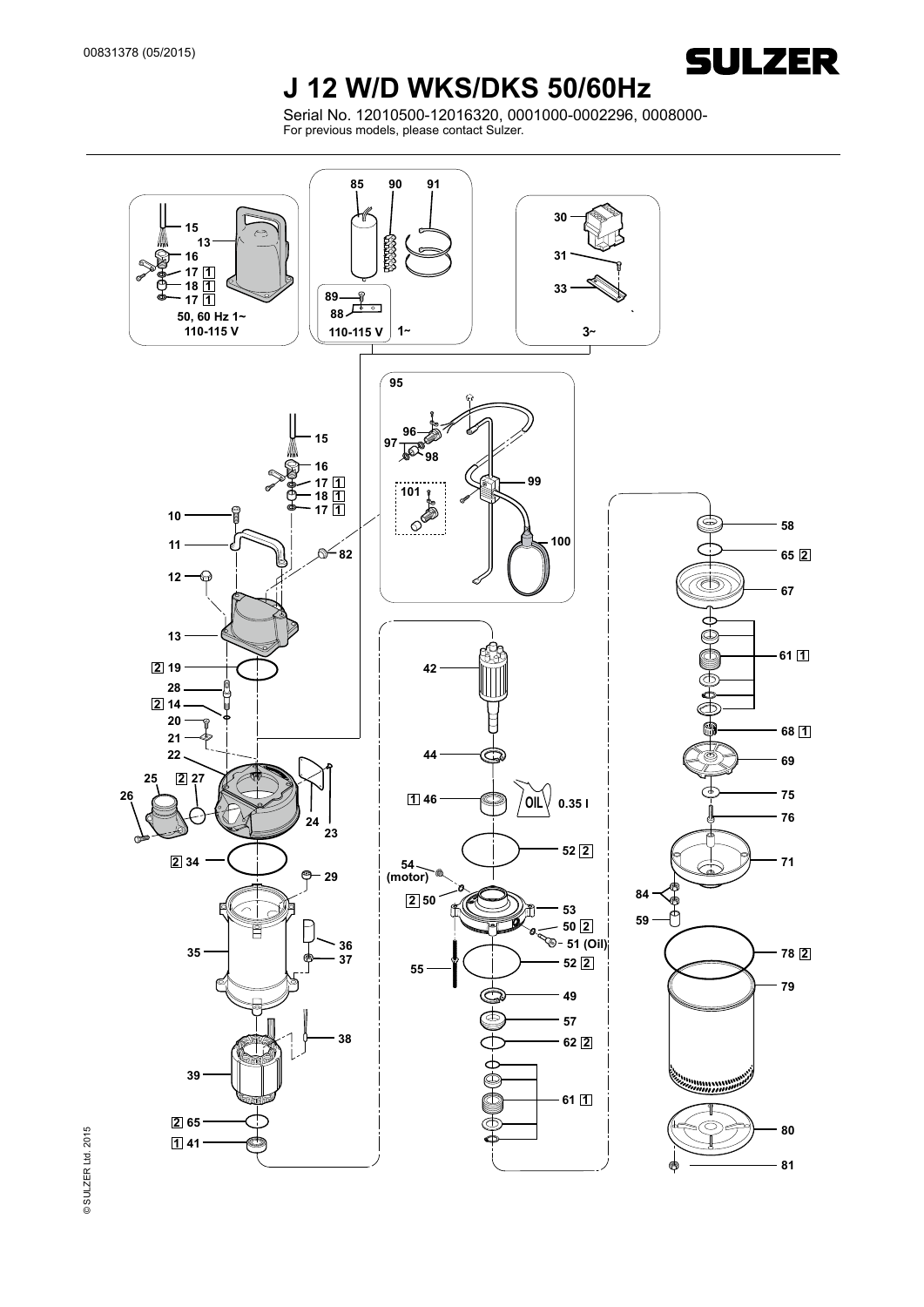$\mathcal{L}^{\text{max}}$ 

| Pos nr<br>Item No<br>Pos.-Nr.<br>No de repérage No de pièce<br><b>Posicion</b> | Detalj nr<br>Part No.<br><b>Bestell-Nr.</b><br><b>Referencia</b> | <b>Benämning</b><br><b>Bezeichnung</b>                                                                                                                                                                          | <b>Denomination</b><br><b>Designation</b><br><b>Descripcion</b>                                    | Antal<br>Quantity<br>Anzahl<br><b>Nombre</b><br>Cantidad |  |
|--------------------------------------------------------------------------------|------------------------------------------------------------------|-----------------------------------------------------------------------------------------------------------------------------------------------------------------------------------------------------------------|----------------------------------------------------------------------------------------------------|----------------------------------------------------------|--|
| $\vert$ 1                                                                      | 00830940                                                         | SERVICESATS KOMPL.<br>SERVICESATZ KOMPL.                                                                                                                                                                        | <b>SERVICE KIT COMPL.</b><br>JEU DE SERVICE COMPL.<br><b>JUEGO SERVICIO COMPL</b>                  | 1                                                        |  |
| 2                                                                              | 00830232                                                         | O-RINGSSATS (inkluderad i pos 1)<br>O-RINGSATZ (in pos 1 eingeschlossen)                                                                                                                                        | O-RING KIT (included in pos 1)<br>JEU DE JOINTS (incl. in pos 1)<br>KIT DE JUNTAS (incl. in pos 1) | 1                                                        |  |
| 10                                                                             | 11210243                                                         | Skruv<br>Schraube                                                                                                                                                                                               | <b>Screw</b><br>Vis<br>Tornillo                                                                    | 2                                                        |  |
| 11                                                                             | 00830205                                                         | Handtag<br>Tragbügel                                                                                                                                                                                            | Handle<br>Poignée<br>Mango                                                                         | 1                                                        |  |
| 12                                                                             | 11420005                                                         | Kupolmutter<br>Hutmutter                                                                                                                                                                                        | Gland nut<br>Ecrou borgne<br>Tuerca                                                                | 4                                                        |  |
| 13                                                                             |                                                                  | LOCK<br><b>DECKEL</b>                                                                                                                                                                                           | <b>COVER</b><br><b>COUVERCLE</b><br><b>TAPA</b>                                                    | 1                                                        |  |
|                                                                                | 00830222                                                         | PG 16, 50 Hz, 60 Hz                                                                                                                                                                                             |                                                                                                    |                                                          |  |
|                                                                                | 00830234                                                         | PG 16 +PG 16, 50 Hz<br>för vippa, for float switch, für Schwimmerschalter, avec flotteur, para interruptor de nivel                                                                                             |                                                                                                    |                                                          |  |
|                                                                                | 00831298                                                         | PG 16, 50 Hz, 60 Hz (110-115 V 1~)                                                                                                                                                                              |                                                                                                    |                                                          |  |
|                                                                                | 00831299                                                         | PG 16+PG 16, 50 Hz, 60 Hz (110-115 V 1~)                                                                                                                                                                        | för vippa, for float switch, für Schwimmerschalter, avec flotteur, para interruptor de nivel       |                                                          |  |
| 14                                                                             | 00831637                                                         | 0-ring<br>O-Ring                                                                                                                                                                                                | O-ring<br>Joint torique<br>Junta torica                                                            | 4                                                        |  |
| 15                                                                             |                                                                  | KABEL<br>KABEL                                                                                                                                                                                                  | <b>CABLE</b><br><b>CABLE</b><br><b>CABLE</b>                                                       | 1                                                        |  |
|                                                                                | 00832106<br>00832103<br>00831184<br>00831183                     | 20 m S1BN8-F 4 x 1,5 mm <sup>2</sup> (~ Ø 11 mm)<br>20 m S1BN8-F 3 x 1,5 mm <sup>2</sup> (~ Ø 10 mm)<br>65 ft AWG 16-4 SOOW / CSA (~ Ø 11 mm)<br>65 ft AWG 14-3 SOOW / CSA (~ Ø 14 mm)                          |                                                                                                    |                                                          |  |
| 16                                                                             |                                                                  | KABELGENOMFÖRING<br>KABELDURCHFÜHRUNG                                                                                                                                                                           | <b>CABLE GLAND</b><br><b>GUIDE DE CÂBLE</b><br><b>JUNTA DE CABLE</b>                               | 1                                                        |  |
|                                                                                | 00830225                                                         | PG 16 Ø 14 mm (110-115 V 1~)                                                                                                                                                                                    |                                                                                                    |                                                          |  |
| 17                                                                             |                                                                  | <b>BRICKA</b><br><b>SCHEIBE</b>                                                                                                                                                                                 | <b>WASHER</b><br>RONDELLE<br><b>ARANDELA</b>                                                       | $\overline{\mathbf{c}}$                                  |  |
|                                                                                | 00830223<br>00830236<br>00830227                                 | $3 \times 1.5$ mm <sup>2</sup> (H07RN-F), $3 \times 2.5$ mm <sup>2</sup> , $4 \times 1.5$ mm <sup>2</sup> , AWG 16-4 $\varnothing$ 11.5 mm<br>3 x 1,5 mm <sup>2</sup> (S1BN8-F) Ø 10,5 mm<br>AWG 14-3 Ø 13,5 mm |                                                                                                    |                                                          |  |
| 18                                                                             |                                                                  | KABELTÄTNING<br><b>KABELDICHTUNG</b>                                                                                                                                                                            | <b>CABLE SEAL</b><br><b>MANCHON DE CÂBLE</b><br><b>MANGUITO DE CABLE</b>                           | 1                                                        |  |
|                                                                                | 00830224<br>00830226                                             | $3 \times 1,5$ mm <sup>2</sup> , $3 \times 2,5$ mm <sup>2</sup> , $4 \times 1,5$ mm <sup>2</sup> , AWG 16-4 $\varnothing$ 11 mm, in 0,4331<br>AWG 14-3 Ø 13,5 mm, in 0,5315                                     |                                                                                                    |                                                          |  |
| 19                                                                             | 11120896                                                         | O-ring<br>O-Ring                                                                                                                                                                                                | O-ring<br>Joint torique<br>Junta torica                                                            | 1                                                        |  |
| 20                                                                             | 00832254                                                         | Skruv<br>Schraube                                                                                                                                                                                               | Screw<br>Vis<br>Tornillo                                                                           | 1                                                        |  |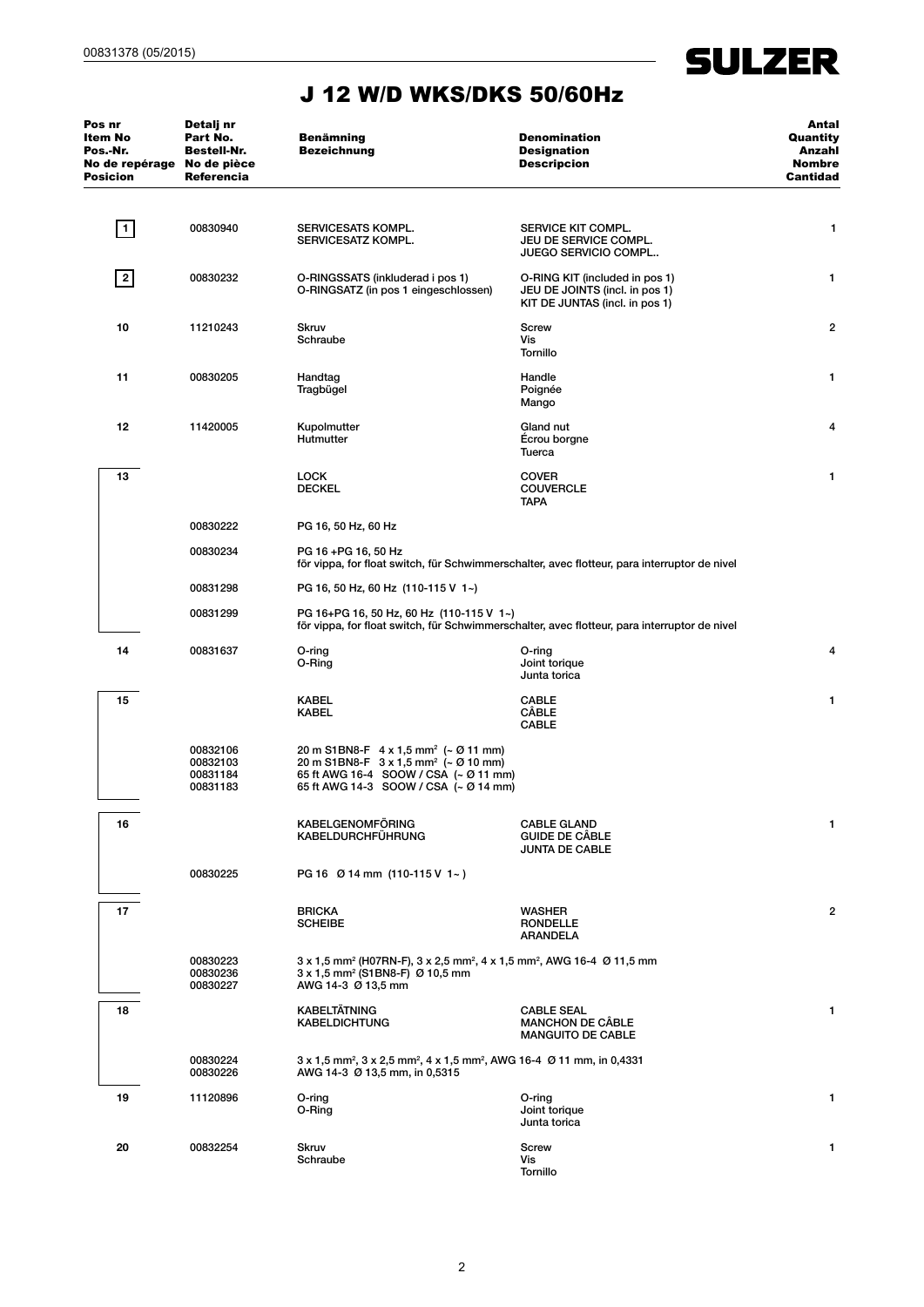$\overline{\phantom{a}}$ 

| Pos nr<br>Item No<br>Pos.-Nr.<br>No de repérage No de pièce<br><b>Posicion</b> | Detalj nr<br>Part No.<br><b>Bestell-Nr.</b><br><b>Referencia</b>                                                                             | <b>Benämning</b><br><b>Bezeichnung</b>                                                                                                                                                   | <b>Denomination</b><br><b>Designation</b><br><b>Descripcion</b>                                                                                                                                                                                                                                                                                                                                                 | Antal<br>Quantity<br>Anzahl<br><b>Nombre</b><br>Cantidad |
|--------------------------------------------------------------------------------|----------------------------------------------------------------------------------------------------------------------------------------------|------------------------------------------------------------------------------------------------------------------------------------------------------------------------------------------|-----------------------------------------------------------------------------------------------------------------------------------------------------------------------------------------------------------------------------------------------------------------------------------------------------------------------------------------------------------------------------------------------------------------|----------------------------------------------------------|
| 21                                                                             | 11510014                                                                                                                                     | Kabelbricka<br>Kabelscheibe                                                                                                                                                              | Cable washer<br>Rondelle<br>Arandela                                                                                                                                                                                                                                                                                                                                                                            | 1                                                        |
| 22                                                                             | 00831990                                                                                                                                     | Överdel<br>Hauptdeckel                                                                                                                                                                   | Main cover<br>Couvercle<br>Tapa                                                                                                                                                                                                                                                                                                                                                                                 | 1                                                        |
| 23                                                                             | 11550015                                                                                                                                     | Drivskruv<br>Triebschraube                                                                                                                                                               | Drive screw<br>Goujon<br>Tornillo                                                                                                                                                                                                                                                                                                                                                                               | 4                                                        |
| 24                                                                             | contact Sulzer                                                                                                                               | Skylt<br>Datenschild                                                                                                                                                                     | Nameplate<br>Plaque<br>Placa                                                                                                                                                                                                                                                                                                                                                                                    | 1                                                        |
| 25                                                                             |                                                                                                                                              | TRYCKANSLUTNING<br><b>ANSCHLUSS</b>                                                                                                                                                      | <b>DISCHARGE CONECTION</b><br><b>RACCORD</b><br><b>CONEXION</b>                                                                                                                                                                                                                                                                                                                                                 | 1                                                        |
|                                                                                | 61170135<br>61170132<br>61170134<br>61170136<br>32820522<br>32820521<br>00830545<br>32820523<br>32820516<br>00830343<br>00831178<br>00831179 | $1\frac{1}{2}$<br>2"<br>$2\frac{1}{2}$<br>3"<br>G 2"<br>G 2 <sup>1</sup> / <sub>2</sub><br>G 3"<br>NPT <sub>2"</sub><br>NPT <sub>3"</sub><br>Storz 2"/C<br>Storz 3"/B<br>Alvenius K10 3" | (Slang/Hose/Schlauch/Tuyau/Tubo)<br>(Slang/Hose/Schlauch/Tuyau/Tubo)<br>(Slang/Hose/Schlauch/Tuyau/Tubo)<br>(Slang/Hose/Schlauch/Tuyau/Tubo)<br>(Gänganslutning/BSP-thread/Gewinde/Fileté/Descarga)<br>(Gänganslutning/BSP-thread/Gewinde/Fileté/Descarga)<br>(Gänganslutning/BSP-thread/Gewinde/Fileté/Descarga)<br>(Thread/Fileté)<br>(Thread/Fileté)<br>(Snabbkoppling/Kupplung)<br>(Snabbkoppling/Kupplung) |                                                          |
| 26                                                                             | 11200126                                                                                                                                     | Skruv<br>Schraube                                                                                                                                                                        | Screw<br>Vis<br>Tornillo                                                                                                                                                                                                                                                                                                                                                                                        | 2                                                        |
| 27                                                                             | 00830022                                                                                                                                     | O-ring<br>O-Ring                                                                                                                                                                         | O-ring<br>Joint torique<br>Junta torica                                                                                                                                                                                                                                                                                                                                                                         | 1                                                        |
| 28                                                                             | 11350168                                                                                                                                     | Pinnbult<br>Stiftschraube                                                                                                                                                                | Stud bolt<br>Goujon<br>Esparrago                                                                                                                                                                                                                                                                                                                                                                                | 4                                                        |
| 29                                                                             | 00830295                                                                                                                                     | Kabeltätning<br>Kabeldichtung                                                                                                                                                            | <b>Cable Seal</b><br>Manchon caotchouc<br>Manguito de cable                                                                                                                                                                                                                                                                                                                                                     | 2                                                        |
| 30                                                                             |                                                                                                                                              | Kontaktor<br>Schaltschütz                                                                                                                                                                | Contactor<br>Contacteur<br>Contactor                                                                                                                                                                                                                                                                                                                                                                            | 1                                                        |
|                                                                                | 00831657<br>00831659<br>00831661                                                                                                             | 230 V 50 Hz<br>400 V 50 Hz<br>500 V 50 Hz                                                                                                                                                |                                                                                                                                                                                                                                                                                                                                                                                                                 |                                                          |
|                                                                                | 00831657<br>00831658<br>00831660<br>00831662                                                                                                 | 230 V 60 Hz<br>380 V 60 Hz<br>460 V 60 Hz<br>575 V 60 Hz                                                                                                                                 |                                                                                                                                                                                                                                                                                                                                                                                                                 |                                                          |
| 31                                                                             | 00832254                                                                                                                                     | <b>Skruv</b><br>Schraube                                                                                                                                                                 | Screw<br>Vis<br>Tornillo                                                                                                                                                                                                                                                                                                                                                                                        | $\overline{2}$                                           |
| 33                                                                             | 13430352                                                                                                                                     | Skena<br>Schiene                                                                                                                                                                         | Rail<br>Rail<br>Rail                                                                                                                                                                                                                                                                                                                                                                                            | 1                                                        |
| 34                                                                             | 00830252                                                                                                                                     | O-ring<br>O-Ring                                                                                                                                                                         | O-ring<br>Joint torique<br>Junta torica                                                                                                                                                                                                                                                                                                                                                                         | 1                                                        |
| 35                                                                             | 00830218                                                                                                                                     | Statorhus<br>Motorgehäuse                                                                                                                                                                | Stator housing<br>Logement de stator<br>Carcasa estator                                                                                                                                                                                                                                                                                                                                                         | 1                                                        |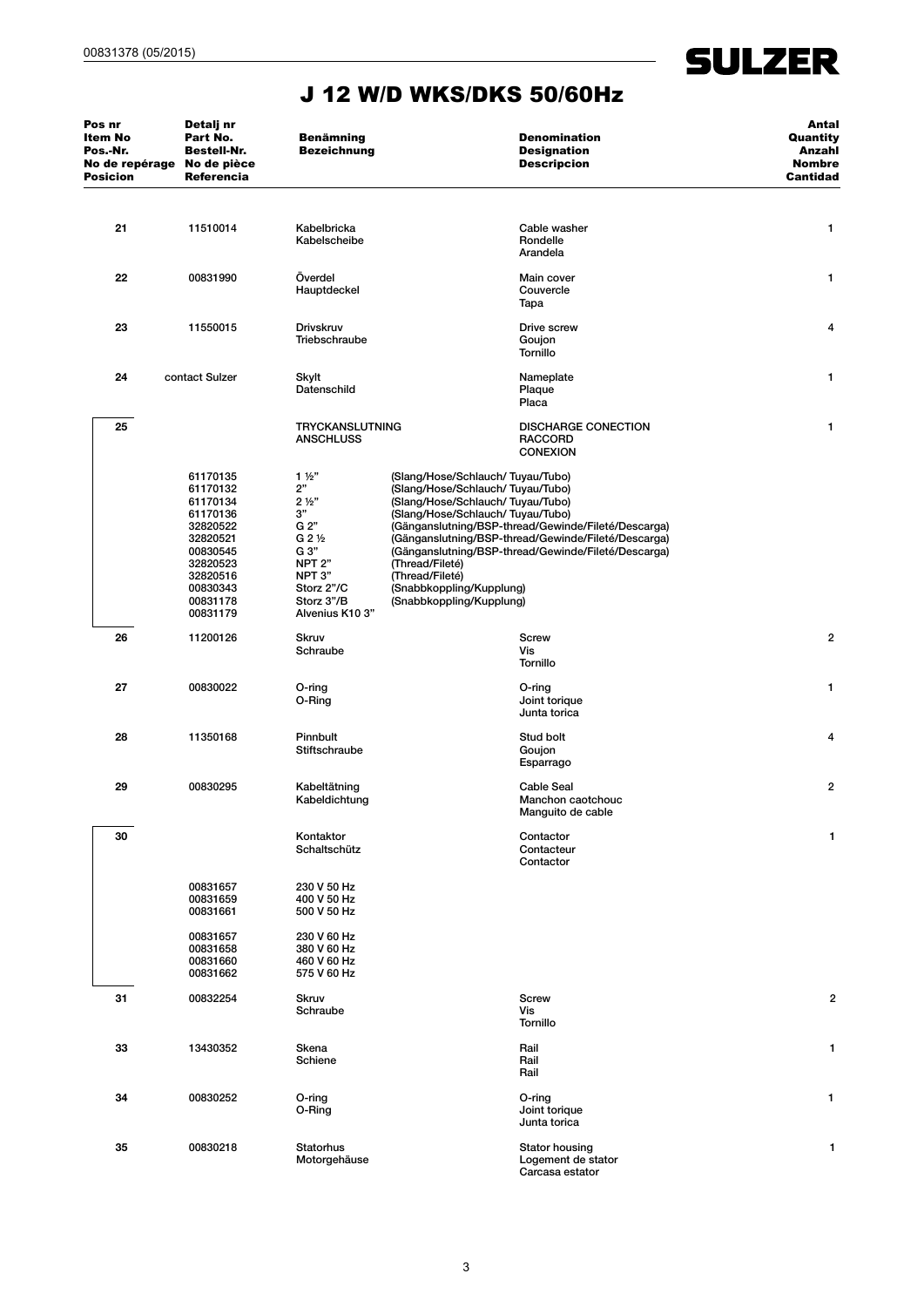| Pos nr<br>Item No<br>Pos.-Nr.<br>No de repérage No de pièce<br>Posicion | Detalj nr<br>Part No.<br>Bestell-Nr.<br>Referencia                   | <b>Benämning</b><br><b>Bezeichnung</b>                                                                                                     | <b>Denomination</b><br><b>Designation</b><br><b>Descripcion</b>                                                                | Antal<br>Quantity<br>Anzahl<br><b>Nombre</b><br><b>Cantidad</b> |
|-------------------------------------------------------------------------|----------------------------------------------------------------------|--------------------------------------------------------------------------------------------------------------------------------------------|--------------------------------------------------------------------------------------------------------------------------------|-----------------------------------------------------------------|
| 36                                                                      | 00830251                                                             | Gummiskydd<br>Gummischutz                                                                                                                  | Rubber cover<br>Capuchon<br>Tapa de goma                                                                                       | 4                                                               |
| 37                                                                      | 00831951                                                             | Låsmutter<br>Sicherungsmutter                                                                                                              | Lock nut<br>Ecrou de blocage<br>Tuerca cerrar                                                                                  | 4                                                               |
| 38                                                                      |                                                                      | <b>TEMPERATURVAKT</b><br><b>THERMOSCHALTER</b>                                                                                             | <b>THERMAL SWITCH</b><br>MICRO-CONTACTEUR<br><b>TERMICO</b>                                                                    |                                                                 |
|                                                                         | 12120215<br>00830231<br>00830253                                     | $3-$<br>1~230 V 50 Hz<br>1~110 V 50 Hz, 115 V/230 V 60 Hz                                                                                  |                                                                                                                                | 3<br>$\boldsymbol{2}$<br>$\overline{\mathbf{c}}$                |
| 39                                                                      |                                                                      | <b>STATOR</b><br><b>STATOR</b>                                                                                                             | <b>STATOR</b><br><b>STATOR</b><br><b>ESTATOR</b>                                                                               | 1                                                               |
|                                                                         | 00830214<br>00830216<br>00830215<br>00830250<br>00830212<br>00830211 | 50 Hz<br>230/400 V 3~<br>50 Hz<br>200/346 V 3~<br>290/500 V 3~<br>50 Hz<br>400/690 V 3~<br>50 Hz<br>230 V 1~<br>50 Hz<br>110 V 1~<br>50 Hz |                                                                                                                                |                                                                 |
|                                                                         | 00830217<br>00830216<br>00830215<br>00830213                         | 60 Hz<br>230/460 V 3~<br>60 Hz<br>220/380 V 3~<br>60 Hz<br>333/575 V 3~<br>60 Hz<br>115/230 V 1~                                           |                                                                                                                                |                                                                 |
| 41                                                                      | 11010078                                                             | Kullager<br>Kugellager                                                                                                                     | <b>Ball bearing</b><br>Roulement<br>Rodamiento                                                                                 | 1                                                               |
| 42                                                                      |                                                                      | <b>ROTOR MED AXEL</b><br><b>ROTOR MIT WELLE</b>                                                                                            | ROTOR WITH SHAFT<br><b>ROTOR AVEC ARBRE</b><br><b>ROTOR Y EJE</b>                                                              | 1                                                               |
|                                                                         | 00830210<br>00830209                                                 | $3-$<br>$1 -$                                                                                                                              |                                                                                                                                |                                                                 |
| 44                                                                      | 11070068                                                             | Låsring<br>Nutring                                                                                                                         | Circlip<br>Circlip<br>Circlip                                                                                                  | 1                                                               |
| 46                                                                      | 00830219                                                             | Kullager<br>Kugellager                                                                                                                     | <b>Ball bearing</b><br>Roulement<br>Rodamiento                                                                                 | $\mathbf{1}$                                                    |
| 49                                                                      | 11070066                                                             | Låsring<br>Nutring                                                                                                                         | Circlip<br>Circlip<br>Circlip                                                                                                  | 1                                                               |
| 50                                                                      | 11120894                                                             | O-ring<br>O-Ring                                                                                                                           | $O$ -ring<br>Joint torique<br>Junta torica                                                                                     | $\overline{2}$                                                  |
| 51                                                                      | 00831733                                                             | Oljeplugg med oljesticka (oil)<br>Öllochschraube mit Standzeiger (oil)                                                                     | Oil plug with oil stick (oil)<br>Bouchon avec indicateur du niveau (oil)<br>Tapón aceite y indicador del nivel de aceite (oil) | 1                                                               |
| 52                                                                      | 11120418                                                             | O-ring<br>O-Ring                                                                                                                           | $O$ -ring<br>Joint torique<br>Junta torica                                                                                     | $\overline{2}$                                                  |
| 53                                                                      | 00831925                                                             | Gavel<br>Olgehäuse                                                                                                                         | Oil casing<br>Reservoir d'huile<br>Camara aceite                                                                               | 1                                                               |
| 54                                                                      | 00830309                                                             | Inspektionsplugg, motor<br>Verschlußschrabue, Motor                                                                                        | Inspection plug, motor<br>Bouchon, moteur<br>Tornillo de inspeción, motor                                                      | 1                                                               |
| 55                                                                      | 00831776                                                             | Pinnbult<br>Stiftschraube                                                                                                                  | Stud<br>Goujon<br>Turnilla                                                                                                     | 4                                                               |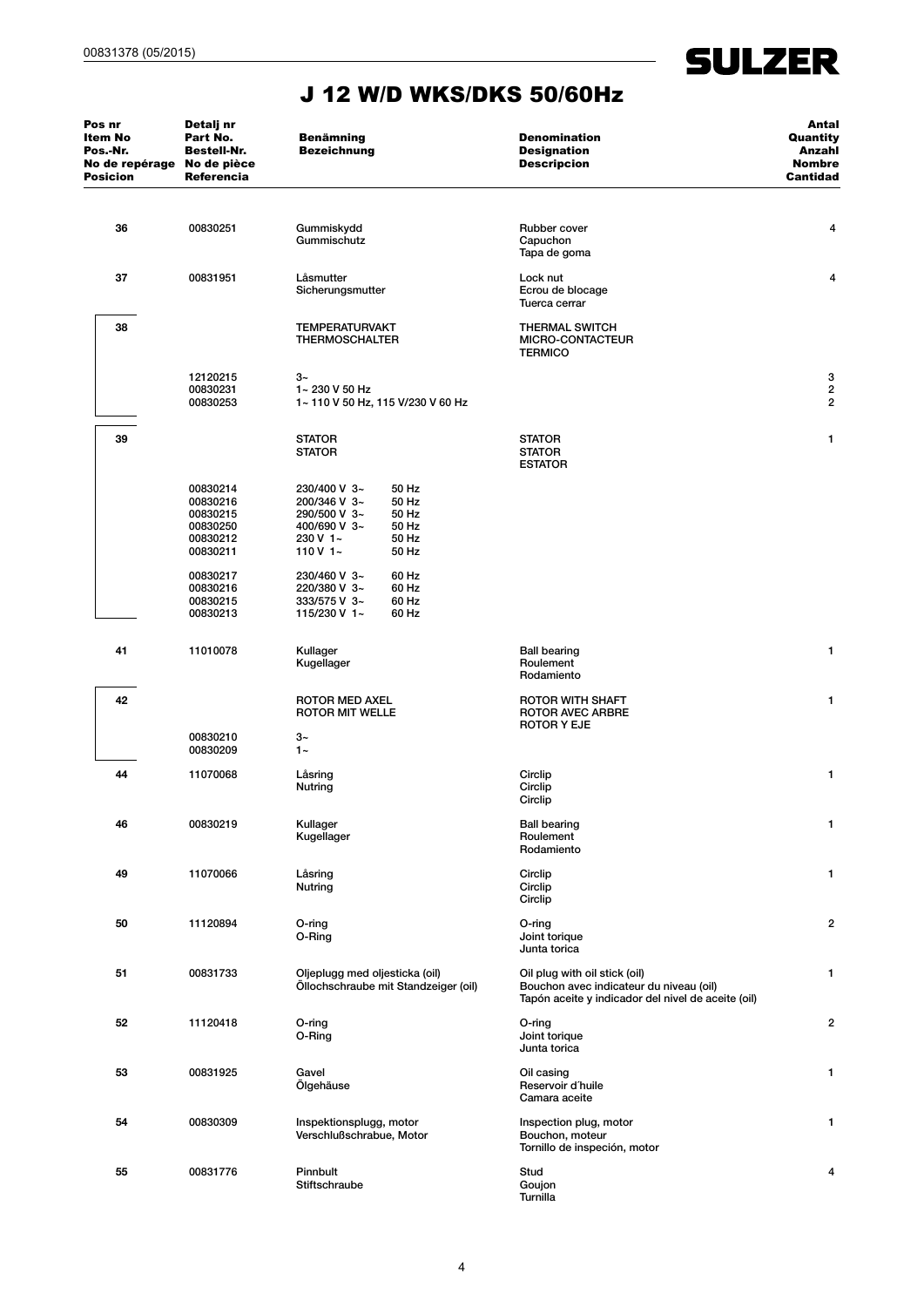$\overline{\phantom{a}}$ 

| Pos nr<br><b>Item No</b><br>Pos.-Nr.<br>No de repérage No de pièce<br><b>Posicion</b> | Detalj nr<br>Part No.<br><b>Bestell-Nr.</b><br><b>Referencia</b> | <b>Benämning</b><br><b>Bezeichnung</b>                                                                                                                                                                                     | <b>Denomination</b><br><b>Designation</b><br><b>Descripcion</b>             | Antal<br>Quantity<br>Anzahl<br><b>Nombre</b><br><b>Cantidad</b> |
|---------------------------------------------------------------------------------------|------------------------------------------------------------------|----------------------------------------------------------------------------------------------------------------------------------------------------------------------------------------------------------------------------|-----------------------------------------------------------------------------|-----------------------------------------------------------------|
| 57                                                                                    | 00830207                                                         | Tätningssäte<br>Dichtungssitz                                                                                                                                                                                              | Holding ring<br>Siège de garniture<br>Anillo                                | 1                                                               |
| 58                                                                                    | 00830208                                                         | Tätningssäte<br>Dichtungssitz                                                                                                                                                                                              | Holding ring<br>Siège de garniture<br>Anillo                                | 1                                                               |
| 59                                                                                    | 13400182                                                         | Gummihylsa<br>Rubber sleeve<br>Gummihülse<br>Manchon caoutchouc<br>Manguito de goma                                                                                                                                        |                                                                             | 4                                                               |
| 61                                                                                    | 00830206                                                         | Tätningsenhet, komplett (inkl. pos. 68)<br>Seal unit, complete (incl. pos. 68)<br>Dichtungseinheit, komplett (einschl. Pos. 68) Garniture mécanique, complete (incl. pos. 68)<br>Cierre mecanico, completo (incl. pos. 68) |                                                                             | 2                                                               |
| 62                                                                                    | 11121012                                                         | O-ring<br>$O$ -ring<br>O-Ring<br>Joint torique<br>Junta torica                                                                                                                                                             |                                                                             | 1                                                               |
| 65                                                                                    | 11120236                                                         | $O$ -ring<br>O-Ring                                                                                                                                                                                                        | O-ring<br>Joint torique<br>Junta torica                                     | $\overline{2}$                                                  |
| 67                                                                                    | 13400192                                                         | Oljehusgavel<br>Gummischale                                                                                                                                                                                                | Wear plate<br>Plateau d'usure<br>Placa de desgaste                          | 1                                                               |
| 68                                                                                    | 00830202                                                         | Friktionsring<br>Spannhülse                                                                                                                                                                                                | Holding ring<br>Bague de friction<br>Annillo de friccion                    | 1                                                               |
| 69                                                                                    |                                                                  | PUMPHJUL (inkl. pos. 68)<br>LAUFRAD (einschl. Pos. 68)                                                                                                                                                                     | IMPELLER (incl. pos. 68<br>ROUE (incl. pos. 68)<br>IMPULSOR (incl. pos. 68) | 1                                                               |
|                                                                                       | 00830199<br>00830200                                             | 50 Hz<br>60 Hz                                                                                                                                                                                                             |                                                                             |                                                                 |
| 71                                                                                    | 31470152                                                         | <b>Diffusor</b><br><b>Diffusor</b>                                                                                                                                                                                         | <b>Diffuser</b><br><b>Diffuseur</b><br><b>Difusor</b>                       | 1                                                               |
| 75                                                                                    | 11490001                                                         | Pumphjulsbricka<br>Federscheibe                                                                                                                                                                                            | Impeller washer<br>Rondelle grower<br>Arandela                              | 1                                                               |
| 76                                                                                    | 11210252                                                         | Serialno. 0001000-0002296, 0008000-<br>Pumphjulsskruv<br>Laufradschraube                                                                                                                                                   | Impeller screw<br>Vis, à sériel no<br>Tornillo, para serie                  | 1                                                               |
|                                                                                       | 11210240                                                         | Serialno. - 12015150<br>Pumphjulsskruv<br>Laufradschraube                                                                                                                                                                  | Impeller screw<br>Vis, à sériel no<br>Tornillo, para serie                  | 1                                                               |
| 78                                                                                    | 11120897                                                         | O-ring<br>O-Ring                                                                                                                                                                                                           | O-ring<br>Joint torique<br>Junta torica                                     | 1                                                               |
| 79                                                                                    | 00830220                                                         | Mantel<br>Mantel                                                                                                                                                                                                           | Outer casing<br>Corps de pompe<br>Carcasa exterior                          | 1                                                               |
| 80                                                                                    | 31060164                                                         | Bottenplatta<br>Bodenplatte                                                                                                                                                                                                | Base plate<br>Plaque de base<br>Placa de base                               | 1                                                               |
| 81                                                                                    | 11400084                                                         | Mutter<br>Mutter                                                                                                                                                                                                           | Nut<br>Écrou<br>Tuerca                                                      | 4                                                               |
| 82                                                                                    | 00830233                                                         | Propp<br>Stopfen                                                                                                                                                                                                           | Plug<br>Bouchon<br>Tapón                                                    | 1                                                               |
| 84                                                                                    | 11400083                                                         | Mutter<br>Mutter                                                                                                                                                                                                           | Nut<br>Écrou<br>Tuerca                                                      | 8                                                               |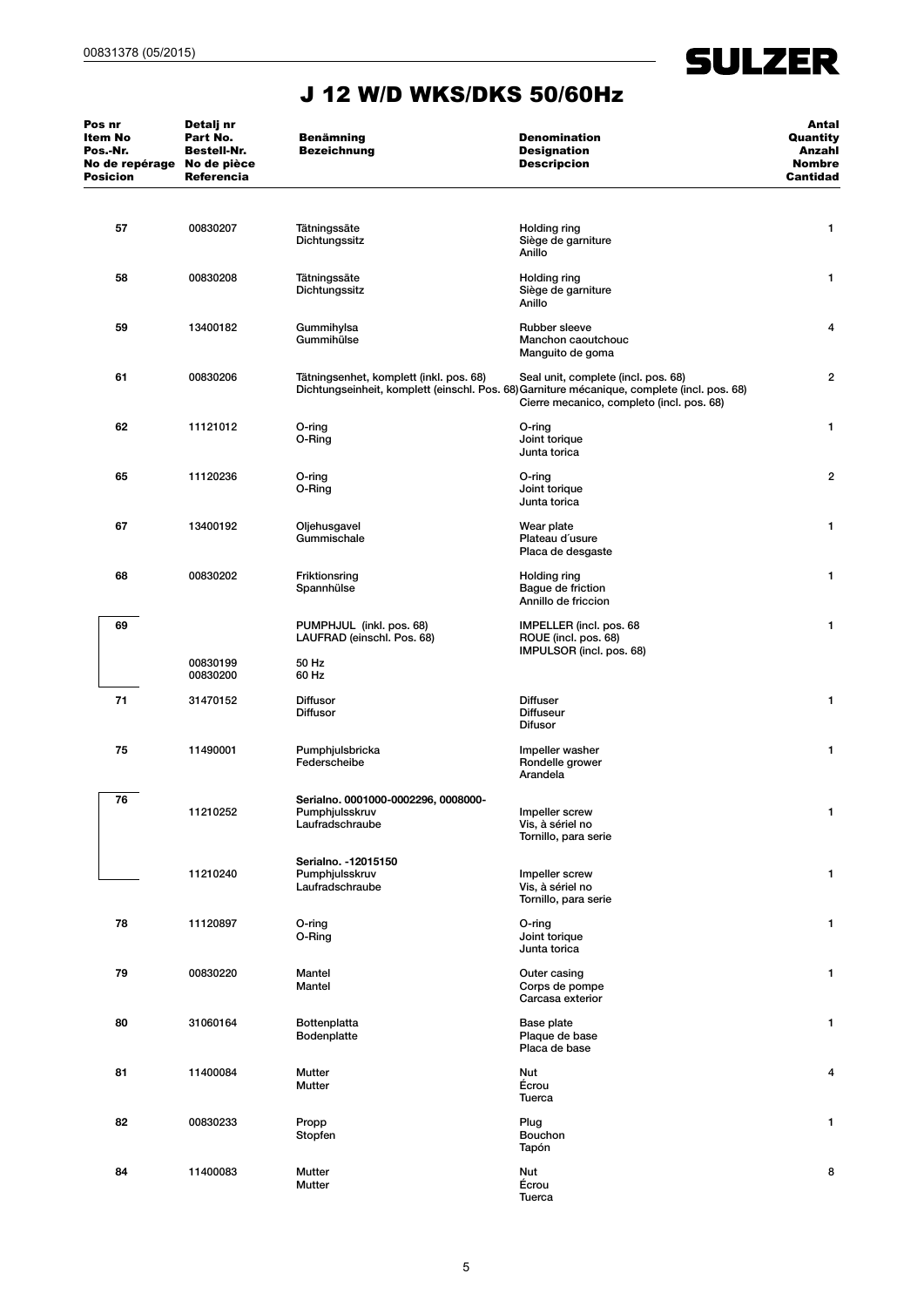

| Pos nr<br>Item No<br>Pos.-Nr.<br>No de repérage No de pièce<br><b>Posicion</b> | Detalj nr<br>Part No.<br><b>Bestell-Nr.</b><br><b>Referencia</b> | <b>Benämning</b><br><b>Bezeichnung</b>                                                  | <b>Denomination</b><br><b>Designation</b><br><b>Descripcion</b>                              | Antal<br>Quantity<br>Anzahl<br><b>Nombre</b><br><b>Cantidad</b> |
|--------------------------------------------------------------------------------|------------------------------------------------------------------|-----------------------------------------------------------------------------------------|----------------------------------------------------------------------------------------------|-----------------------------------------------------------------|
| 85                                                                             |                                                                  | <b>KONDENSATOR</b><br><b>KONDENSATOR</b>                                                | <b>CAPACITOR</b><br><b>CONDENSATEUR</b><br><b>CONDENSADOR</b>                                | 1                                                               |
|                                                                                | 00830230<br>00830873<br>00830229                                 | 25 µF (230 V), 50 Hz<br>30 µF (230 V), 60 Hz<br>120 µF (110 V), 50 Hz<br>(115 V), 60 Hz |                                                                                              |                                                                 |
| 88                                                                             | 00830255                                                         | Fästplatta<br>Halteblech                                                                | Holder<br>Attache<br>Placa apoyo                                                             | 1                                                               |
| 89                                                                             | 11280063                                                         | <b>Skruv</b><br>Schraube                                                                | <b>Screw</b><br>Vis<br>Tornillo                                                              | $\overline{2}$                                                  |
| 90                                                                             | 00830221                                                         | Kopplingsplint<br>Klemmleiste                                                           | <b>Terminal board</b><br>Plaque à bornes<br>Placa de bornas                                  | $\mathbf{1}$                                                    |
| 91                                                                             | 11860060                                                         | <b>Buntband</b><br>Kabelbinder                                                          | Tie wrap<br>Bande de fixation<br>Aros de fijacion                                            | $\overline{2}$                                                  |
| 95                                                                             |                                                                  | NIVĂVIPPA, KOMPLETT<br>SCHWIMMERSCHALTER, KOMPLETT                                      | <b>FLOAT SWITCH, COMPLETE</b><br><b>FLOTTEUR, COMPLETE</b><br><b>BOYA, COMPLETA</b>          | 1                                                               |
|                                                                                | 00830235<br>00830767                                             | 220-460 V 50 Hz, 60 Hz<br>110 V 50 Hz / 115 V 60 Hz                                     |                                                                                              |                                                                 |
| 96                                                                             | 00830225                                                         | Kabelgenomföring, kompl. PG16<br>Kabeldurchführung, kompl. PG16                         | Cable gland, compl. PG 16<br>Entrée decâble, compl. PG 16<br>Entrada de cable, compl. PG 16  | 1                                                               |
| 97                                                                             | 00830236                                                         | Bricka PG 16<br>Scheibe PG 16                                                           | Washer PG 16<br>Rondelle PG 16<br>Arandela PG 16                                             | 2                                                               |
| 98                                                                             | 00830237                                                         | Kabeltätning PG 16<br>Kabeldichtung PG 16                                               | Cable seal PG 16<br>Manchon de cäble PG 16<br>Manguito de cable PG 16                        | 1                                                               |
| 99                                                                             | 00831182                                                         | Fäste + hållare<br>Halter + Stange                                                      | Clamp with rod<br>Fixation<br>Sujección                                                      | 1                                                               |
| 100                                                                            |                                                                  | NIVÅVIPPA<br><b>SCHWIMMERSCHALTER</b>                                                   | <b>FLOAT SWITCH</b><br><b>FLOTTEUR</b>                                                       | 1                                                               |
|                                                                                | 00830891<br>12800282                                             | 110-115 V 50 Hz, 60 Hz<br>220-460 V 50 Hz, 60 Hz                                        | <b>BOYA</b>                                                                                  |                                                                 |
| 101                                                                            | 00830283                                                         | Kopplingslock PG 16 Ø 14 mm<br>Kabeldichtungsdeckel PG 16 Ø 14 mm                       | Blind cover PG 16 Ø 14 mm<br>Couverclé de cable PG 16 Ø 14 mm<br>Tapa de cable PG 16 Ø 14 mm | 1                                                               |
|                                                                                | 00830284                                                         | Tätningspropp<br>Dichtungsstopfen                                                       | Seal plug<br>Bouchon d'étanchéité<br>Tapón                                                   | 1                                                               |
|                                                                                | 00830852                                                         | Fast nyckel 13/16<br>Schlüßel 13/16                                                     | Key 13/16<br>Clé 13/16<br>Clave 13/16                                                        | 1                                                               |
|                                                                                |                                                                  | TILLBEHÖR<br><b>ZUBEHÖR</b>                                                             | <b>ACCESSORIES</b><br><b>ACCESSOIRES</b><br><b>ACCESORIOS</b>                                |                                                                 |
|                                                                                | 00831978                                                         | Zinkanodband, sats<br>Zinkannodenbändersatz                                             | Zinc anode belt kit<br>Ceinture d'anodes en zinc<br>Cinturón con ánodos de zinc              | 1                                                               |
|                                                                                | 31400611                                                         | Bottensugplatta<br>Bodensaugplatte                                                      | Bottom suction adapter<br>Plaque d'aspiration<br>Adaptador de fondo                          | 1.                                                              |